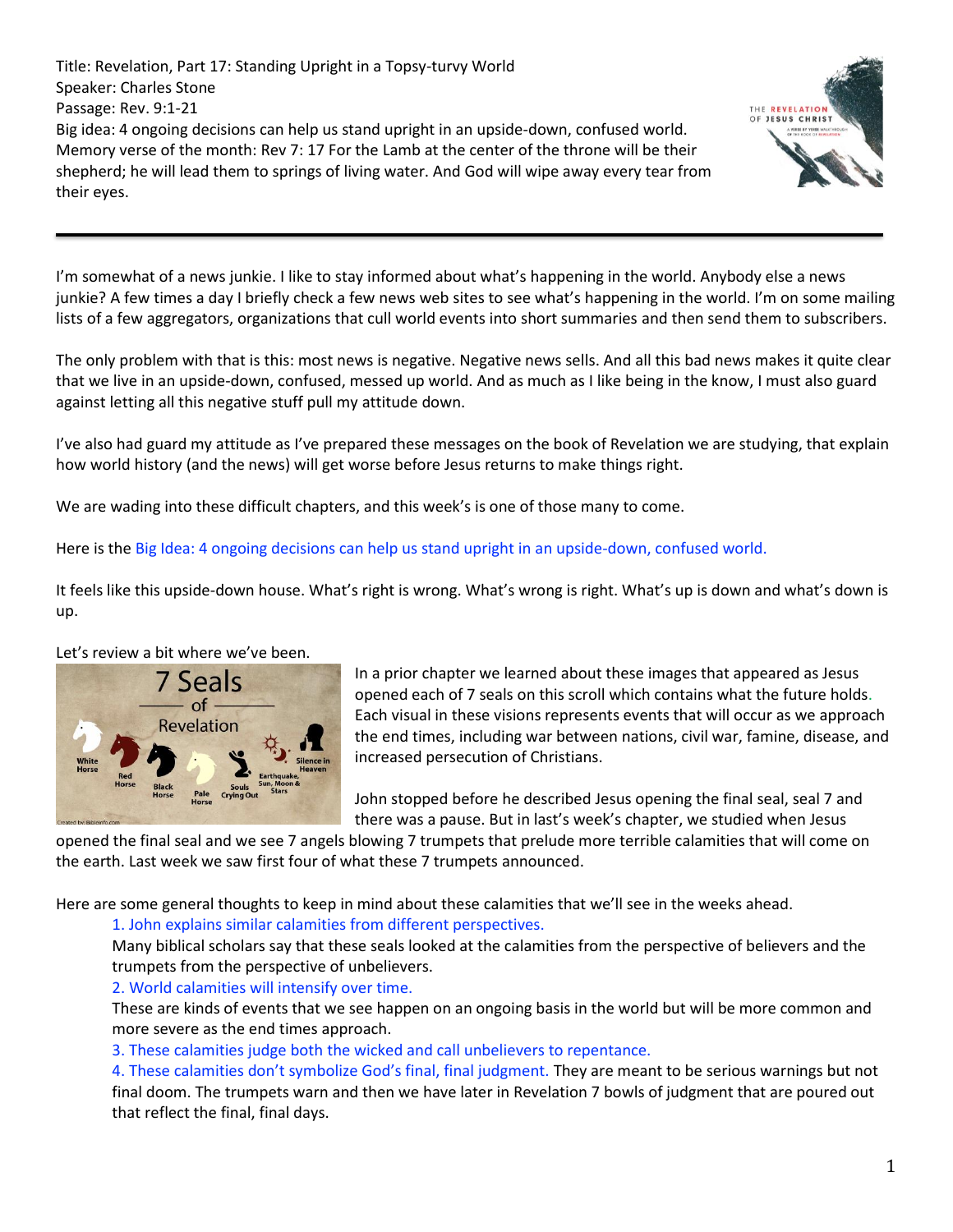We are beginning to see some repetition among the sevens. When the seven seals were broken and the scroll was read world calamities were revealed and we see similar calamites happen as these trumpets are blown. Remember that these 7's are giving us different perspectives of similar events in the same time period. It's like looking at something at a distance through a telescope from different places or angles.

Here are the calamites each of the 4 trumpet announces:

- Trumpet 1: effects on the food supply caused by famine, fire, and war.
- Trumpet 2: effects on the ocean which in turn effects food supply, commerce, and the economy.
- Trumpet 3: effects on fresh water making it toxic which causes sickness and death, perhaps related to famine.
- Trumpet 4: atmospheric disturbance perhaps a solar flare, meteorite, or something that diminishes the light we get which is very important. And the bible often uses darkness to refer to evil.

So now, the fifth angel sounds his trumpet to announce a different perspective of these world events.

Here is the Big Idea: 4 ongoing decisions can help us stand upright in a topsy-turvy, confused world.

I'm going to approach this a bit differently than I have in prior messages. I'm not going to read the entire passage, but summarize and explain what is happening in the sections of the chapter and then give those 4 ongoing decisions.

As a foundation, it's important that God is still in control and he has absolute sovereignty even over satan and other evil, fallen angles called demons.

### Rev. 9.1-6

**Rev. 9:1 The fifth angel sounded his trumpet, and … star that had fallen from the sky … the Abyss. … The sun and sky were darkened by the smoke from the Abyss… locusts… seal of God on their foreheads…torture them … men will seek death..**

Although this part of the image is not meant literally, it draws on the most terrible fears and images of that culture so that they realize how bad this will be.

A star that is a symbolic reference to either satan or a high-ranking evil angel. He opens this abyss which is some sort of prison house for fallen angels. When it is opened then begins a series of woes, tribulations on those who hate and reject God.

Out from the abyss come these creatures, demons, that are like what you do with a Mr. Potato Head. If you ever played with a Mr. Potato Head, you know you can attach all kinds of parts to make him look different. Well, this creature looked like a combination of a grasshopper, a scorpion, a horse, and a human.





That's certainly an interesting combination. But the main part of the combination creature is that of the locust, a kind of grasshopper. These odd-looking creatures are arrayed for war. They are allowed to torture for a limited time those who hate God. I think this probably refers to increasing mental health issues which is like a kind of a torture that makes you feel like you want to die.

During this time God will spiritually protect believers because we know how things will turn out, we have the holy spirit to guide us into all truth, we trust the Lord is working out his purposes during these tough times.

This locust woe recalls the eighth of the tenth plague in the OT, a similar plague of locusts.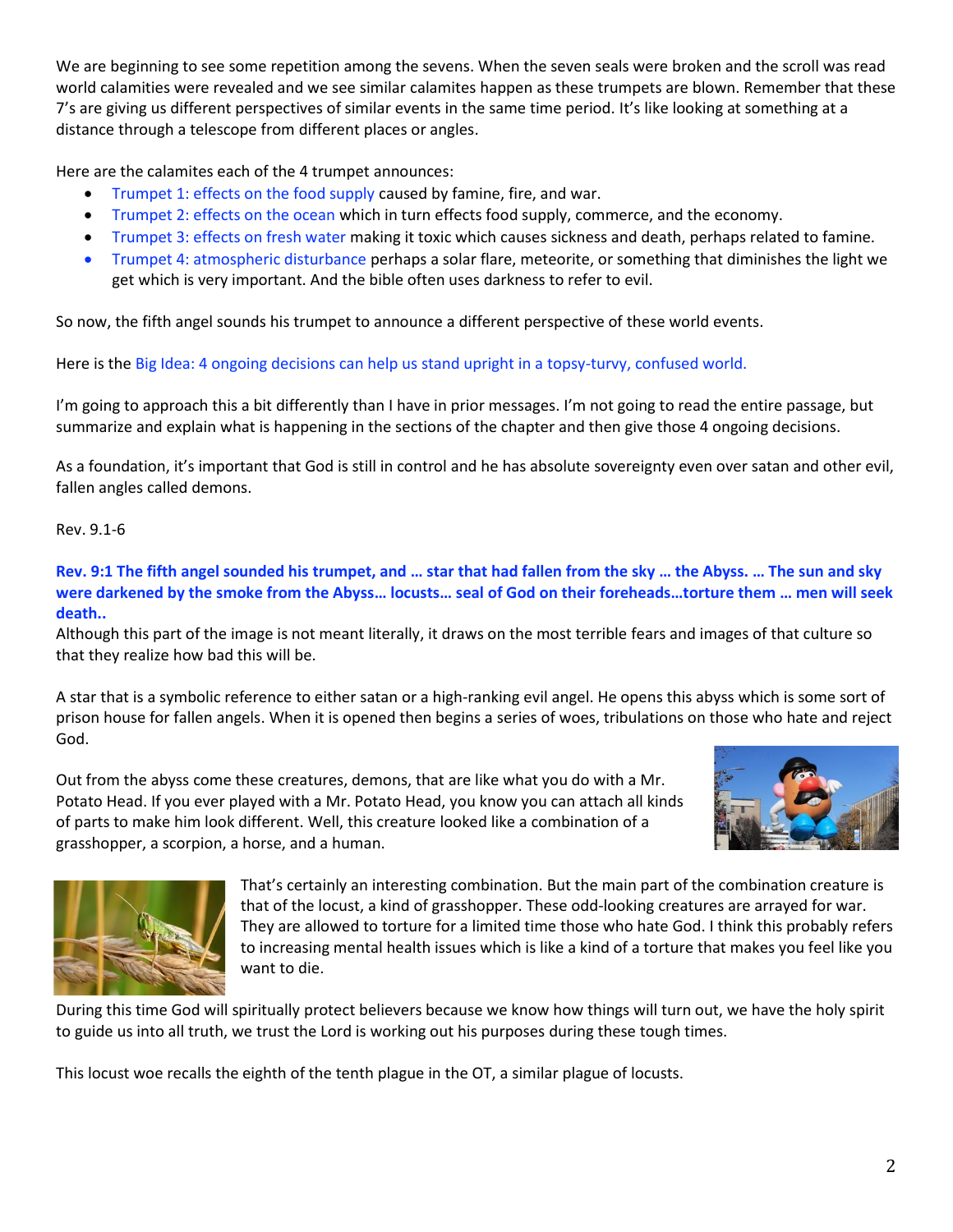To us, grasshoppers, they are harmless. Well, during biblical times and in other parts of the world today, a locust invasion was and is a dreaded thing. I did a bit of research on locusts and their swarms appear as a cloud in the distance, darkening the skies, with ominous sounds and they eat every piece of vegetation in their path.

They can travel 150 km in 24 hours and decimate crops, like the desolation a fire can leave. A swarm can be as large as 250 football fields and have 150 million insects. Swarms like this are happening in E Africa today. I watched some videos of these swarms and it's shocking what they do. You can imagine how frightening it would be if you were a farmer and you hear this steady roar and see this cloud in the horizon. You know what is going to happen. Nothing is going to be left.

In 1866 a plague of locusts invaded Algiers, and because of the destruction they left, 200,000 people died of starvation in the days which followed. $1$ 

Locusts were emblems of desolation and destruction. These locusts, these woes to come, will not cause desolation to crops, but rather spiritual desolation and barrenness of people's souls.

I think this torture that many will experience as we approach the end times is not a physical sting or something particular to our bodies, but mental and emotional torture, a rise in mental health issues. We are seeing a dramatic rise in mental health issues today, and covid has exacerbated it.

In particular, I am going to step out on a limb here, I have great concern for our kids who live in an environment that encourages them to question their biological identity and sexuality. I believe that we are and will reap a terrible harvest of mental health issues with the direction our culture is going with its view of sex and gender.

And believers must speak truth in loving ways because we have truth on our side, both spiritual truth and scientific truth in these areas because all truth is God's truth. We must pray for our kids that struggle with sexuality and gender issues as these issues become mainstream in our youth culture. We must pray for our teachers and parents to wisely deal with kids who face these struggles. We must pray for the medical community to discourage kids from getting hormones put into their bodies to create a so called 'change of sexual identity' while they are still growing. The research tells us that this can have long term devasting effects on their bodies and mental health. We must pray for those in power who make educational and governmental decisions that they will be wise and not embrace unscientific, social constructs like denying genetic science and ignoring God-given DNA structure that makes us either male or female at birth and through life.

These are perilous times. To speak up in gracious and truthful ways and give a different perspective from what our culture believes on these issues is discouraged and often costly with those who present a different perspective being cancelled. Yet believers are to be salt and light by our words and our deeds to influence culture in positive, Christhonoring ways. We have a good, hopeful, joy giving message in the gospel.

Last week I explained what the seal of a forehead meant.

It is not some physical marking on a human forehead but is spiritually symbolic of what a physical seal (like on an official document) represents…authenticity, authority, ownership (protection) and the privileges that go with such a seal. The Scripture tells us that God spiritually seals his followers as his by giving us his Holy Spirit at salvation.

God's seal of the spirit authenticates us as a true follower, and it includes all the blessings and privileges of being a Christian. It is His promise of protection from spiritual harm, not physical harm.

<sup>1</sup> Barclay, W. (2004). *[Revelation of John](https://ref.ly/logosres/ndsb87rev02?ref=Bible.Re9.3-12&off=3534&ctx=it+is+recorded+that+~in+1866+a+plague+of+)* (Vol. 2, p. 56). Louisville, KY; London: Westminster John Knox Press.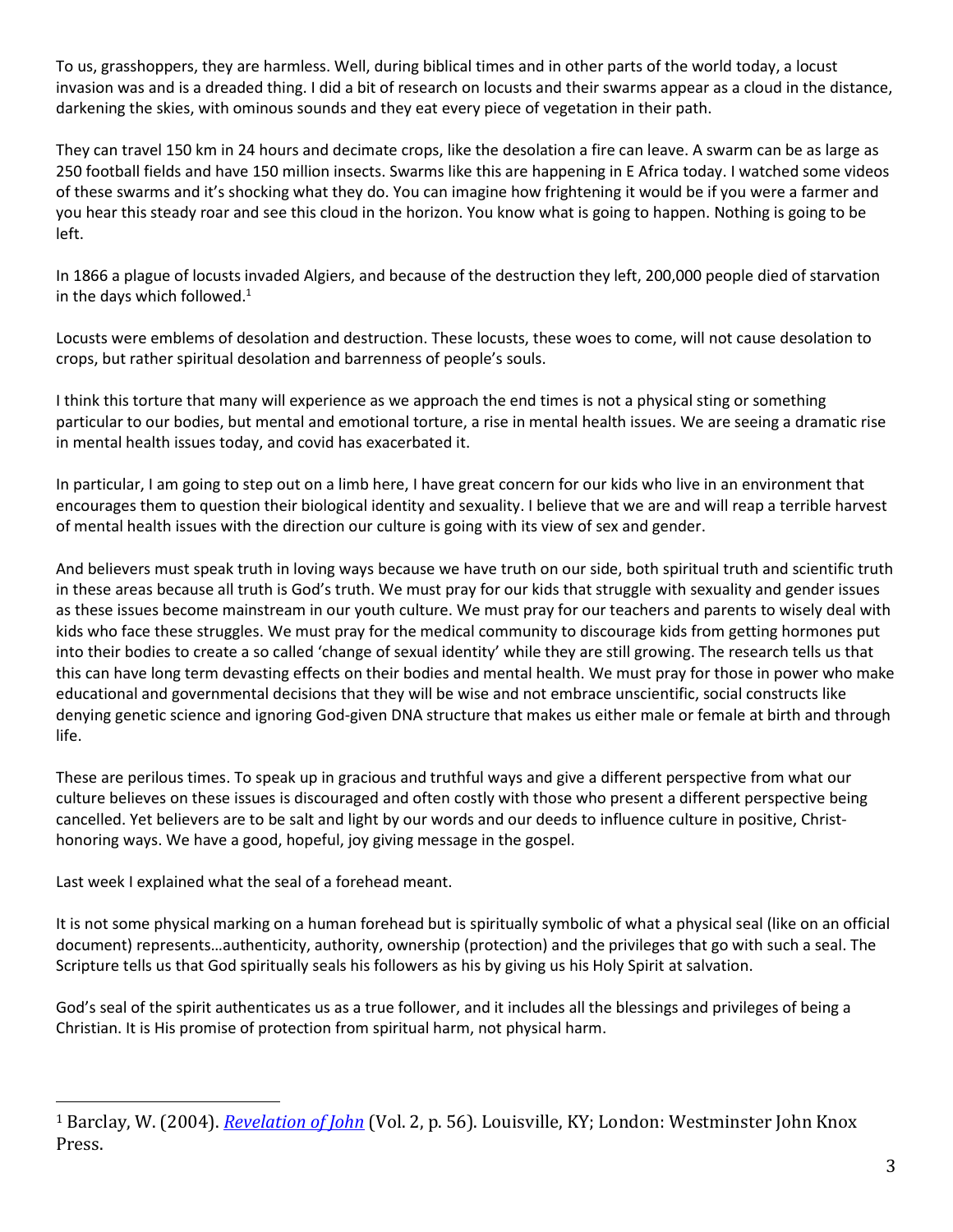*2 Corinthians 1:22 [He has] set his seal of ownership on us, and put his Spirit in our hearts as a deposit, guaranteeing what is to come.*

Then in verses 7-11 John gives more detail about how these grasshopper soldiers look and sound. He explains that they have a general in charge whose name means destruction, which is satan or a chief fallen angel. This points to increased activity of demonic powers in the last days.

### **12 The first woe is past; two other woes are yet to come.**

So one important event has occurred when the fifth trumpet was sounded and now the sixth and the seventh trumpet will reveal the next two woes. The world's troubles are to continue. The forces of destruction that the fifth trumpet announced were likened to locusts. Now these forces are likened to evil angels, demons, with more deadly power, the power not just to inflict pain, but to kill. They had been restrained to this point in time. Many people die toward the end and a great army of 200,000,000 is assembled that causes widespread desolation. I believe this is a spiritual army of fallen angels and not a physical army because the world's largest nation, China, only has 3 million soldiers including reserves.

I think what happens when this part of the end times occurs is that as our culture moves further and further away from biblical standards of right and wrong, the potential for evil that resides inside every person's heart that is somewhat checked when there is general agreement in the culture that this is right and this is wrong…but as we move further away, people's unchecked propensities for evil will give greater and greater power and control to the evil external to us, satan and his demons, which will result in an even greater topsy-turvy world and spiritual and psychological desolation.

And that greater influence by satan will also come from false teachers in the church who approve of and even champion views in direct opposition to God's word. We see this today more and more in mainline churches in the west. Deception in the last days will be rampant and will come through false teachers who legitimize idolatry, sin, and disobedience.

As these things occur, the goal from God's perspective is that people turn to him. These events in the end times are meant to grab the attention of those far from God so that they see their need for him and turn to Christ. That is the heart of God. Behind these judgments is a heart of love. And to resist his will is to their own hurt and detriment.

You'd think that all this bad stuff would result in a massive turning to God. Quite the opposite happens.

### **20 The rest of mankind that were not killed by these plagues still did not repent of the work of their hands; they did not stop worshiping demons, and idols of gold, silver, bronze, stone and wood—idols that cannot see or hear or walk. <sup>21</sup> Nor did they repent of their murders, their magic arts, their sexual immorality or their thefts.**

Unfortunately, according to the vision God gave John, event with these world events happening, people will persist in behavior that is detrimental to them. Worship of false gods and satan will increase. Witchcraft and satanic worship is growing today. This is a 13-year old graph that shows the growth of people identifying themselves as part of Wicca. 4 years ago over 1.4 million people in the US identify themselves as witches, more than a Presbyterian denomination.



When he mentions magical arts, it's this Greek word *pharmakeia*. What does that word look like? Pharmacy, having to do with drugs. Drug use, legal and illegal is growing.

Sexual immorality from sex slavery to pornography to adultery and everything in between is growing and many of those sexual practices are lauded as good and even helpful. He talks about murder. In the states murder is on the rise.

He mentions thefts. Theft has always been a part of life but there is a new kind of theft that is on the rise. Cyber theft is one that is skyrocketing. But this image really shook me because it was so odd someone stealing in this way. This was a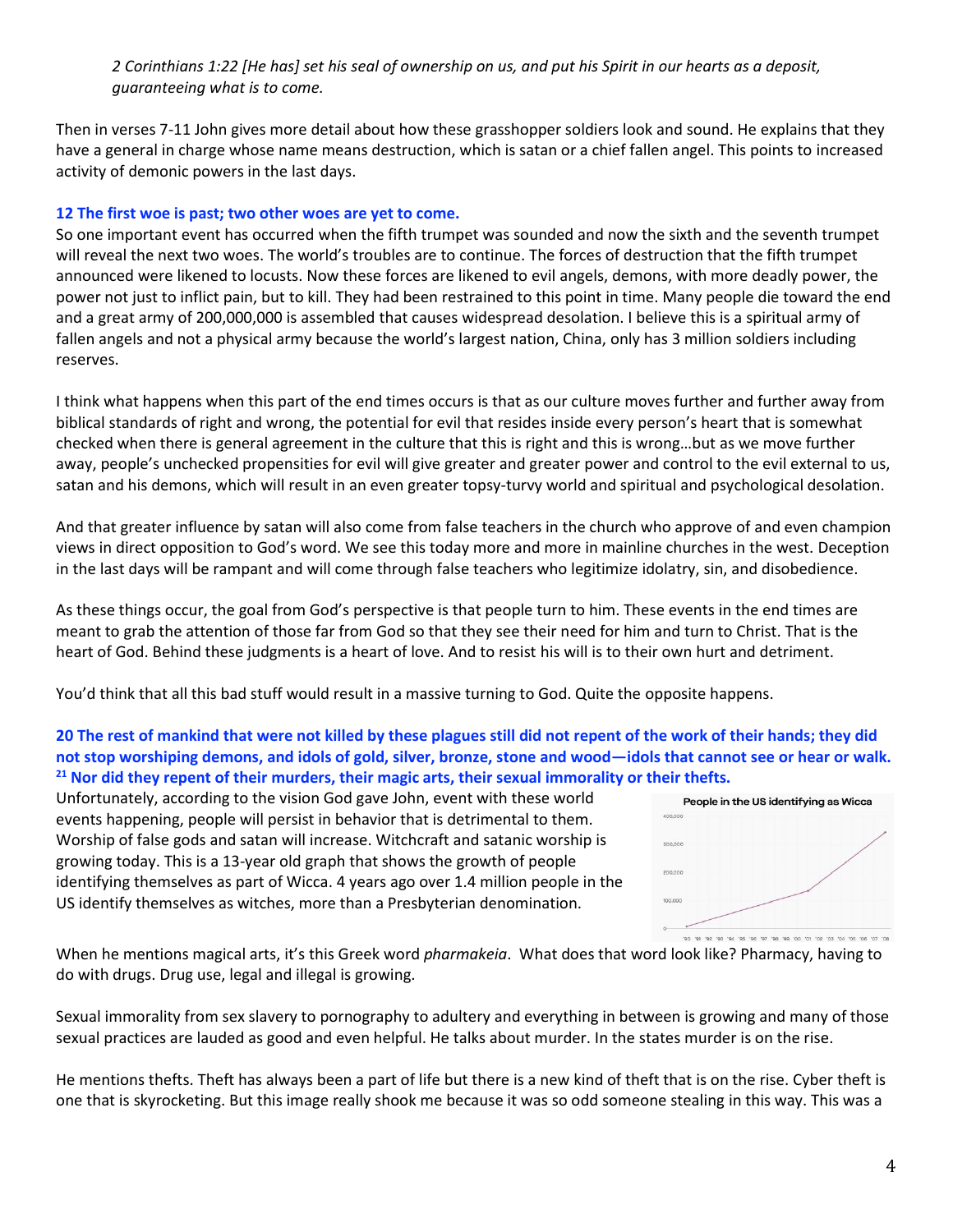

still shot of a video taken of two guys walking out of a TJMax store in the US with their hands loading with stuff they were stealing. There was something so disconcerting about these guys brazenly, nonchalantly walking out of a store with their hands full of stuff they were stealing. Nobody stopped them.

Why would people not repent and turn to Jesus after seeing and experiencing all these things? Some people don't want to go to heaven. That's an idea hard for me to grasp as a believer in Jesus. But this side of heaven, the prospect for some people having to make themselves subservient to a God who

has moral and ethical expectations and the prospect of not being able to live for what they want and for their pleasures and desires is just too much for them to give up. The pleasures of this life supersede the thoughts of an eternity of regret and sorrow in a real place called hell. And for others, it's easier to simply not believe there is an afterlife.

I'm not trying to scare you or overinflate the bad and minimize the good in our world. I am reinforcing the reality that Rev is not a book of fantasy. It warns us that turbulent times will increase. They are happening now. And we must be salt and light now in our world, point people to Christ, and prepare ourselves to respond in the most Christ-like way as things get worse in the days ahead.

Big Idea: 4 ongoing decisions can help us stand upright in an upside-down, confused world.



# Decision 1: Learn from the times

This is another way to say be teachable. Don't put your head in the sand about what's going on in the world. Sometimes when I read the news I think, where can I get away from all this. Where do I need to live. I can't get away and as a Christian I am not supposed to. I am to be in the world but not of the world. Believers are called to season the culture, to flavor the culture with good, wholesome things. We are called to be light as well, to expose darkness.

Be aware of what's happening in our culture and government and educational systems so you can pray and act accordingly.



# Decision 2: Practice spiritual vigilance (spiritual warfare)

This chapter uses these images for satan and fallen angels. We are in a spiritual battle. But we are not left without tools to fight this battle. And this battle between good (God) vs evil (satan) is not between two equals. All of these evil beings described in this chapter are ultimately under God's sovereign control, and he uses them in the final judgment days.

When I say practice spiritual vigilance it's because one of satan's tools is deception. The darkening smoke coming from this abyss reflects deception that satan uses against us. John mentioned snakes and scorpions which refer to deception.

Everything you read online or hear from others or what your friends tell you, or even what a person in spiritual authority says is not true. I encourage you to check me out. Read the scriptures yourselves and check out what I say. I promise I will never deceive you.

So, we must practice spiritual vigilance, not be fearful that there is a demon behind every bush, but aware and sensitive that we are in a battle, and that we must be spiritually vigilant.

In Ephesians 6 the Apostle Paul lists 7 pieces of spiritual armor that we can put on and use. At the end of that list he writes,

And pray in the Spirit on all occasions with all kinds of prayers and requests. With this in mind, be alert *….*. *(Ephesians 6.18)*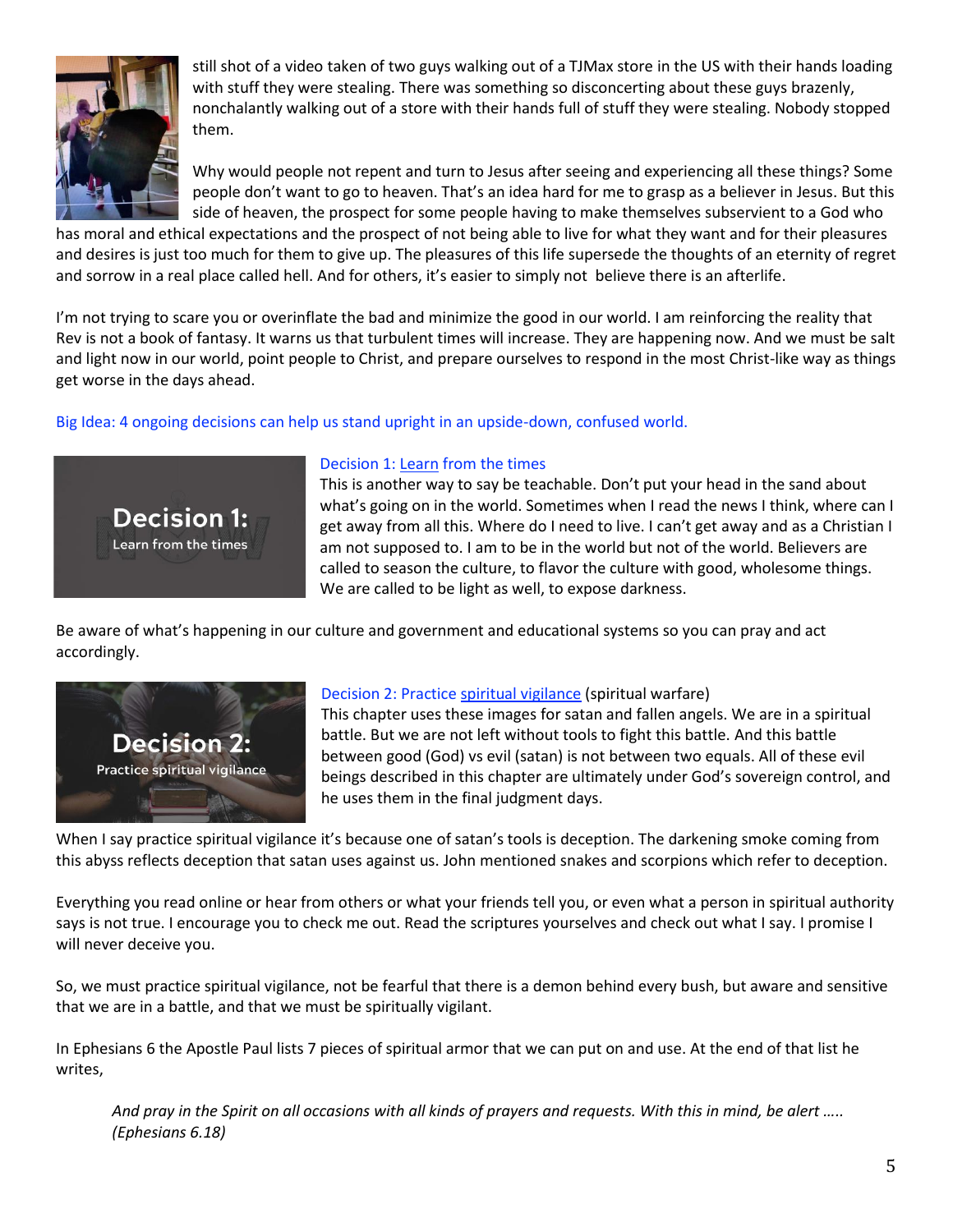

### Decision 3: Resist compromise.

He listed several of these sinful behaviors that even in the face of this tribulation, many just kept doing. Watch for those small compromises in your life (fudging on taxes/stealing a person's character by talking about them behind their back, taking something even small that is not yours, losing sensitivity to immorality, making things, people, or experiences an idol, murder in your heart that John describes as hating somebody.

When we compromise in little things, they lead to larger compromises. It's like the frog in the kettle syndrome. Put a frog in cool water in a kettle on a stove. He likes it. But slowly turn up the heat and he doesn't realize it and he ends up getting cooked.



Most of the time we don't decide to wake up and tell ourselves, "Well today feels like a great day to go and commit really bad sin." Our downfall happens when little by little we compromise, we become more and more insensitive to sin, we tolerate it more and more, and before long, wow, we are in deep.

*Hebrews 3:12-13 See to it, brothers, that none of you has a sinful, unbelieving heart that turns away from the living God. But encourage one another daily, as long as it is called Today, so that none of you may be hardened by sin's deceitfulness.*

Maybe for it, its language you use that you once didn't use. Maybe it's the movies you now watch with lots of sex and language that at one time really bothered you but now, not so much. Maybe it's fudging the truth with others which at one time you never did. Maybe it's harboring an unforgiving attitude toward someone which you didn't do before.

I don't mean being hyper vigilant about this. We can't second guess everything we do or constantly worry or ruminate, "did I just sin without realizing it." But pay attention to your life. Put good people around you. Get plenty of spiritual food by reading the Bible, praying, coming to church, being involved in a group. And when you know you stumble, immediately admit it to God and he will cleanse you. If you need someone to lovingly hold you accountable, find someone.

Small compromises lead to larger and larger compromises and spiritual, emotional, and relational loss.

I added one more that doesn't directly relate to this passage. But, it's important.



## Decision 4: Engage in cultural conversations with grace and tact.

This relates to decision 1, learn from the times. Know what's going on, but at the same time, learn what would be a thoughtful, appropriate biblical response is so that you can intelligently engage with others in conversations about these issues.

*1Peter 3:15 …Always be prepared to give an answer to everyone who asks you to give the reason for the hope that you have. But do this with gentleness and respect, <sup>16</sup> keeping a clear conscience, so that those who speak maliciously against your good behavior in Christ may be ashamed of their slander.*

Our tact and a lifestyle that matches our belief, gives us credibility.

I want to leave you with two questions.